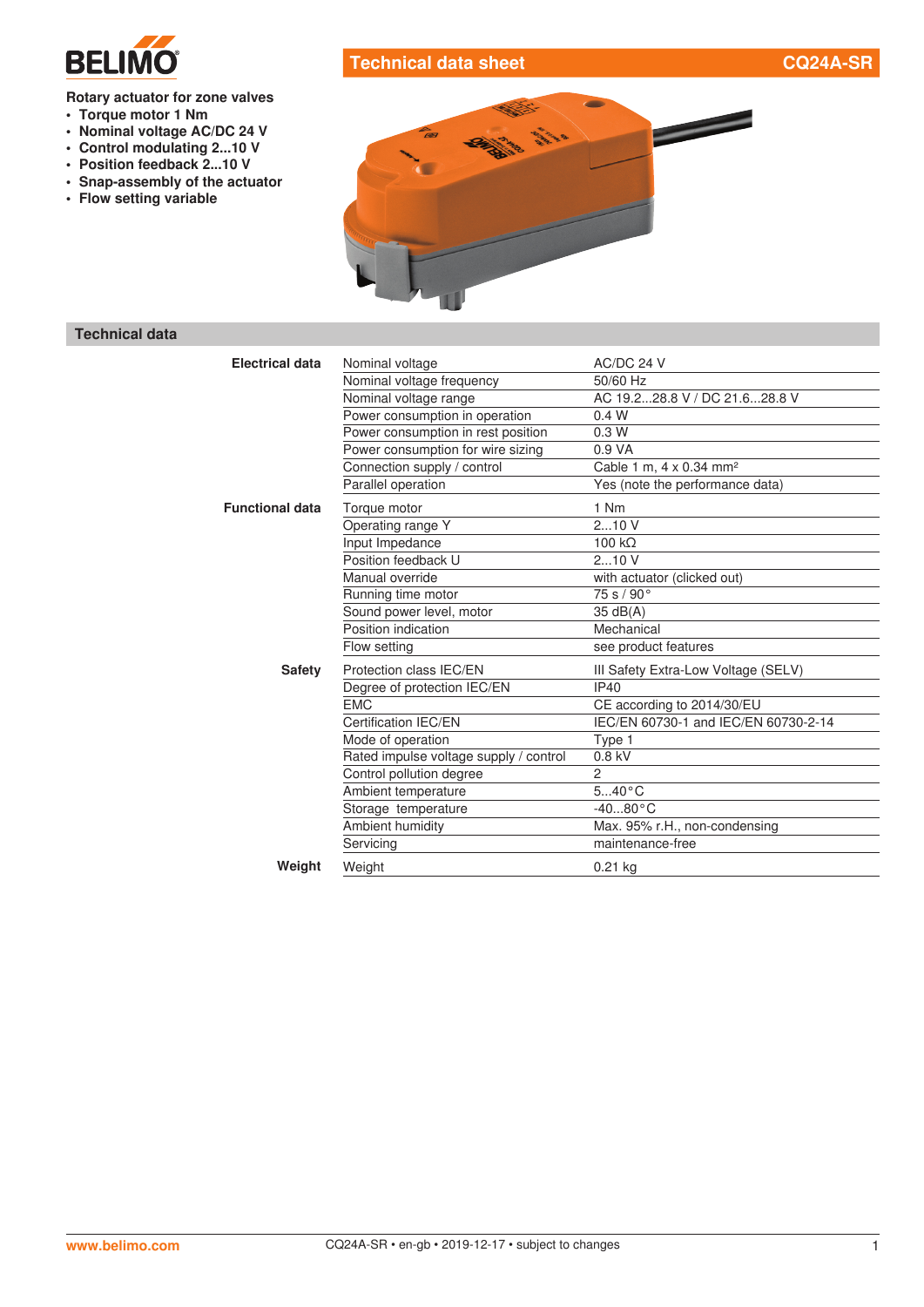

| <b>Safety notes</b>                |                                                                                                                                                                                                                                                                                  |
|------------------------------------|----------------------------------------------------------------------------------------------------------------------------------------------------------------------------------------------------------------------------------------------------------------------------------|
|                                    | This device has been designed for use in stationary heating, ventilation and air-<br>conditioning systems and must not be used outside the specified field of application,<br>especially in aircraft or in any other airborne means of transport.                                |
|                                    | • Outdoor application: only possible in case that no (sea) water, snow, ice, insolation<br>or aggressive gases interfere directly with the actuator and that is ensured that the<br>ambient conditions remain at any time within the thresholds according to the data<br>sheet.  |
|                                    | • Only authorised specialists may carry out installation. All applicable legal or<br>institutional installation regulations must be complied during installation.                                                                                                                |
|                                    | • The device may only be opened at the manufacturer's site. It does not contain any<br>parts that can be replaced or repaired by the user.                                                                                                                                       |
|                                    | • Cables must not be removed from the device.                                                                                                                                                                                                                                    |
|                                    | • The device contains electrical and electronic components and must not be disposed<br>of as household refuse. All locally valid regulations and requirements must be<br>observed.                                                                                               |
| <b>Product features</b>            |                                                                                                                                                                                                                                                                                  |
| Mode of operation                  | The actuator is connected with a standard modulating signal of 010 V and drives<br>to the position defined by the positioning signal. Measuring voltage U serves for the<br>electrical display of the valve position 0.5100% and as slave control signal for other<br>actuators. |
| Simple direct mounting             | Tool-free snap assembly.<br>The actuator can be plugged on the valve by hand (Caution! Just vertical movements).<br>Pins must match the holes on the flange.<br>The mounting orientation in relation to the valve can be selected in 180° increments.<br>(Possible two times)    |
| <b>Manual override</b>             | Click out the actuator and rotate the valve stem with the help of the actuator.                                                                                                                                                                                                  |
| Adjustable angle of rotation       | The angle of rotation of the actuator can be changed by clip in $2.5^\circ$ increments. This is<br>used to set the maximum flow rate of the valve.                                                                                                                               |
| <b>High functional reliability</b> | The actuator is overload protected, requires no limit switches and automatically stops<br>when the end stop is reached.                                                                                                                                                          |
| <b>Flow setting</b>                | Adjustable kv-values (C2Q-, C4Q-) are given in the respective zone valve data<br>sheets.                                                                                                                                                                                         |
|                                    | 2-way valve: Remove end stop clip and place at desired position.<br>3-way valve: Remove end stop clip (change-over application).<br>6-way valve: Remove end stop clip (cooling and heating application).                                                                         |

After every change of the flow setting by means of end stop clip, an adaptation must be triggered on the modulating actuators.

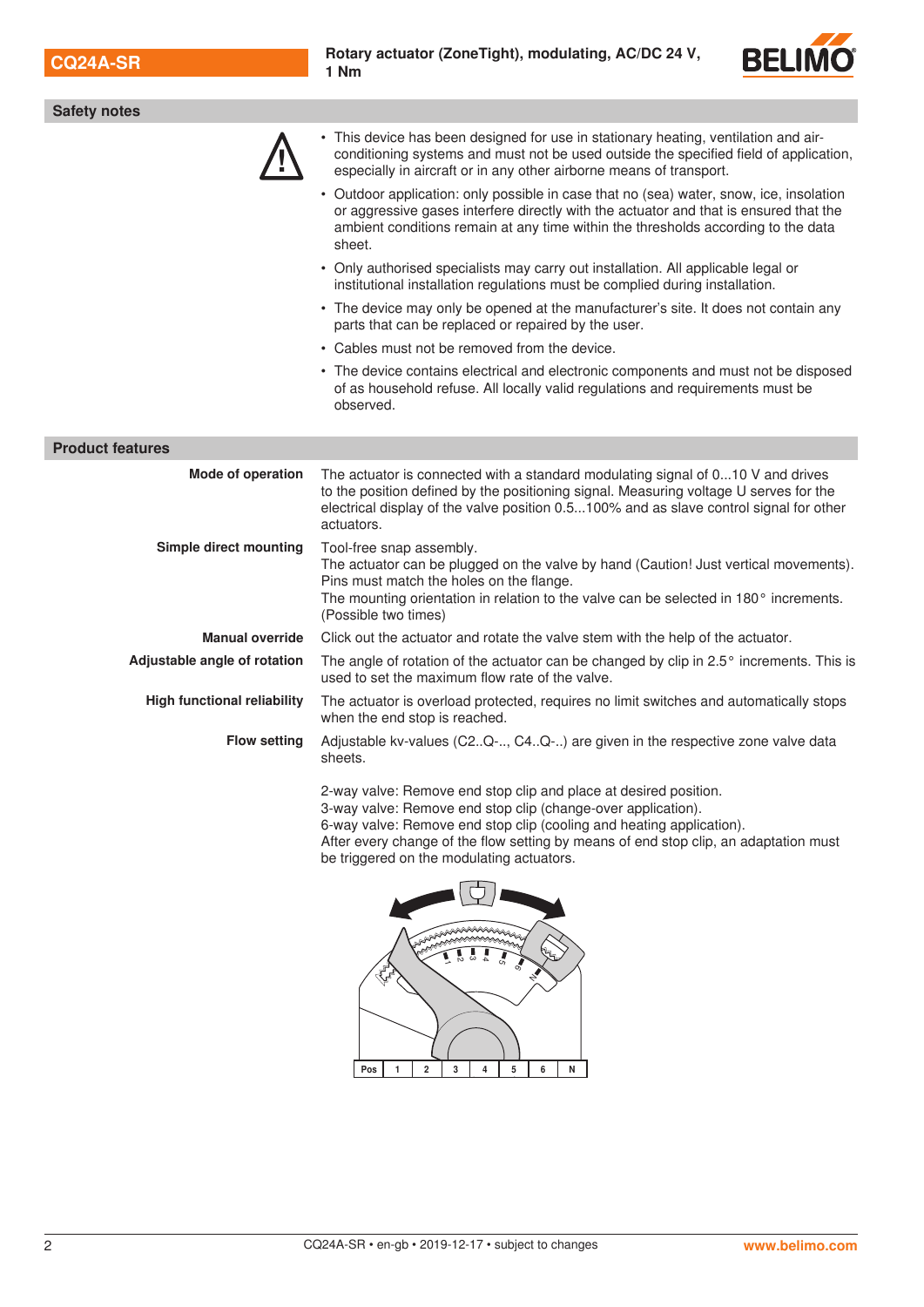| <b>CQ24A-SR</b>                                                                                                                                                                                                | Rotary actuator (ZoneTight), modulating, AC/DC 24 V,<br>1 Nm                                                                       | <b>BELIMO®</b>                  |
|----------------------------------------------------------------------------------------------------------------------------------------------------------------------------------------------------------------|------------------------------------------------------------------------------------------------------------------------------------|---------------------------------|
| <b>Accessories</b>                                                                                                                                                                                             |                                                                                                                                    |                                 |
| <b>Mechanical accessories</b>                                                                                                                                                                                  | <b>Description</b><br>Spindle extension CQ for cooling applications only<br>Housing cover CQ, Colour: RAL-white                    | <b>Type</b><br>$ZCQ-E$<br>ZCQ-W |
| <b>Electrical installation</b>                                                                                                                                                                                 |                                                                                                                                    |                                 |
| <b>Notes</b>                                                                                                                                                                                                   | • Connection via safety isolating transformer.<br>• Parallel connection of other actuators possible. Observe the performance data. |                                 |
| <b>Wiring diagrams</b><br>AC/DC 24 V, modulating<br>Ŧ<br>$\sim$<br>$Y \rightarrow$ DC (0)210 V<br>$U +$ DC 210 V<br>2<br>5<br>Cable colours:<br>$1 = black$<br>$2 = red$<br>$3 = white$<br>$5 = \text{orange}$ |                                                                                                                                    |                                 |
| <b>Operating controls and indicators</b>                                                                                                                                                                       |                                                                                                                                    |                                 |
| <b>FARACESCOMMENT</b><br>Adaption                                                                                                                                                                              | <b>D</b> Push-button<br>Press button:<br>Triggers angle of rotation adaptation, followed by standard mode                          |                                 |

**STATISTICS**